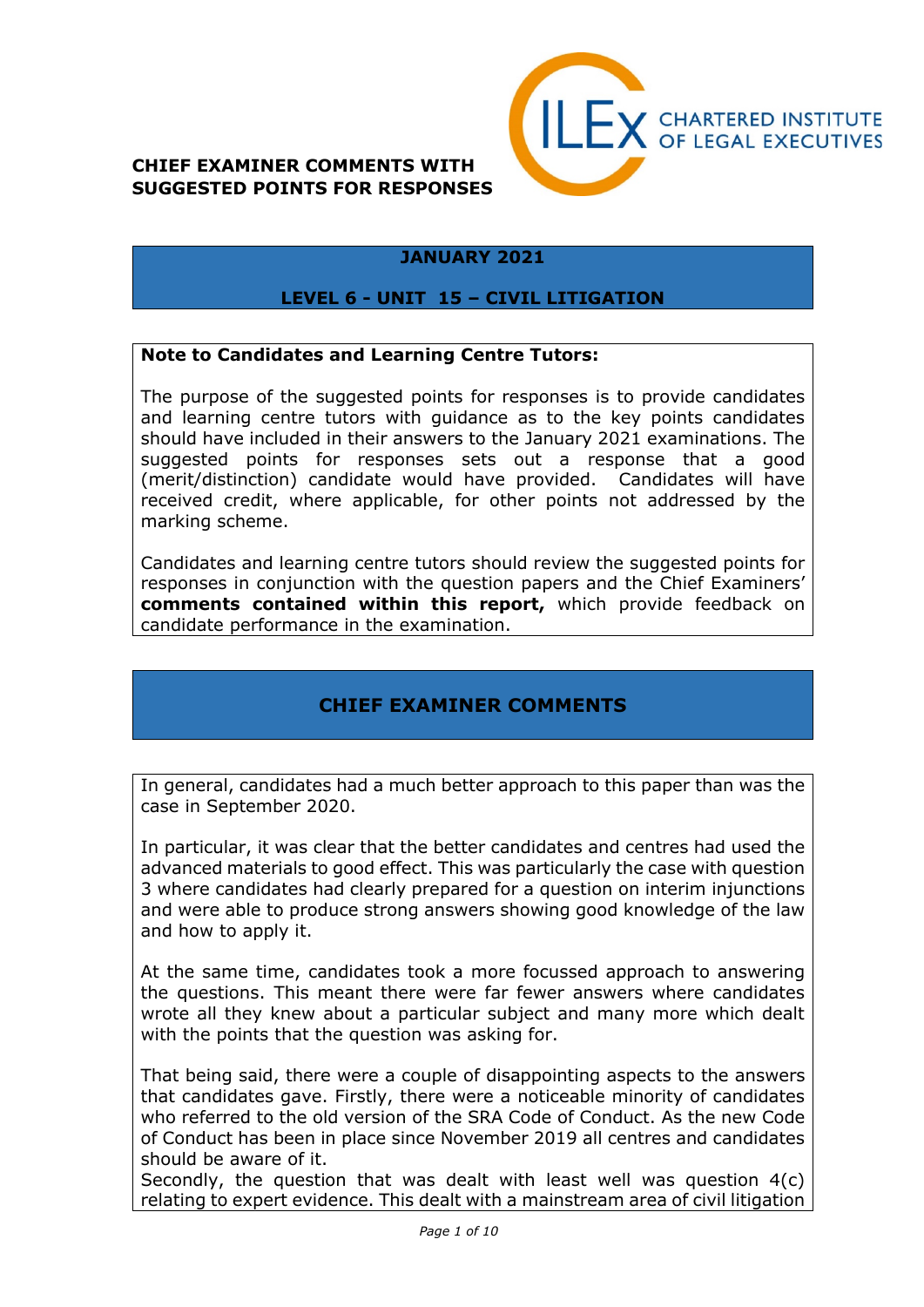which is covered explicitly at point 6.4 on the Unit Specification. Centres and candidates should anticipate that questions can arise on all aspects of the Unit Specification particularly in areas which would be encountered on a regular basis in practice.

# **CANDIDATE PERFORMANCE FOR EACH QUESTION**

## **Question 1(a)**

This question was dealt with reasonably well as most candidates showed a good knowledge of the potential methods of funding. Candidates should, however, tailor their answers to the facts. Several answers made reference to trade union funding which was clearly inappropriate here. In addition, not all candidates mentioned the relevant elements of the SRA Principles and Code of Conduct

## **(b)**

This question was dealt with very well with the majority of candidates explaining the rules and applying them correctly to the facts. Quite a few candidates got most of the points but did not mention the actual date by which the Particulars should be served.

## **(c)**

This was a more difficult and open-ended question. Most candidates did, however, get the basic legal points and showed some familiarity with the structure of a particulars of claim.

There were, however, some basic errors with respect to the legal requirements. Quite a few candidates indicated that the claim should go into the High Court but then referred to the County Court Act when claiming interest. There were also a number who quoted the old version of the statement of truth.

## **Question 2(a**)

This was a question that was dealt with well. Most candidates showed a good knowledge of the tracks and where a case would be placed on them. Candidates were less strong on where the claim would be issued but overall, there were no great concerns arising from this question.

## **(b)**

This was another question which was handled appropriately. Most candidates recognised the need for a specific disclosure application. Candidates could, however, have gained more marks by not going straight to the specific disclosure and instead discussing the possibility of making a request first and the impact on costs of such a request not being complied with.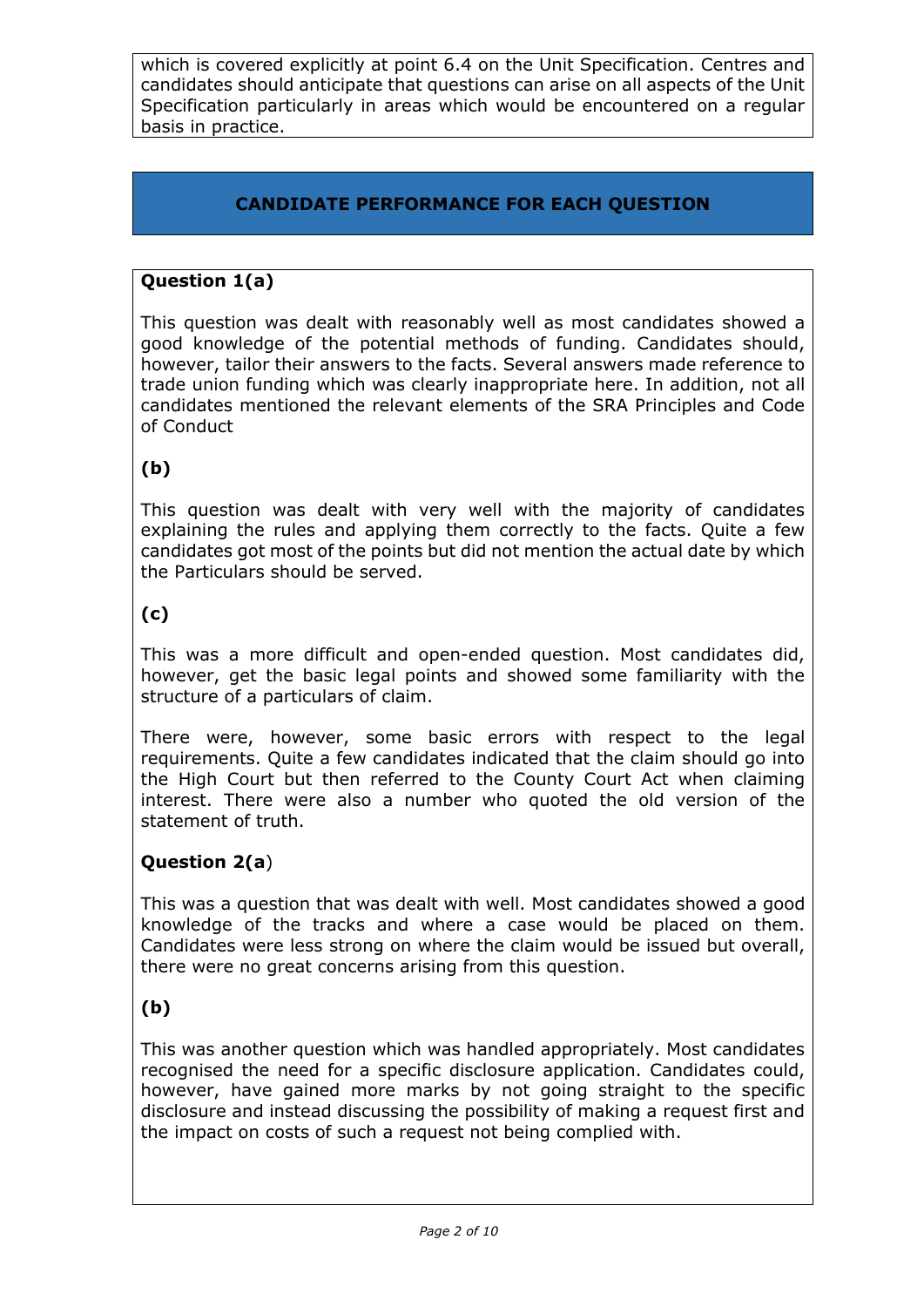# **2(c**)

This question was generally dealt with well as candidates showed a good knowledge of the procedure at trial. That being said not all candidates recognised that witness statements stand as evidence in chief.

# **(d)**

This question was dealt with appropriately but again this was an area where candidates could have made more of their knowledge. It was relevant here to discuss finding out more about the debtor's financial position. Candidates could also have considered more of the possible options for enforcement.

## **Question 3(a)**

As noted above, this question was dealt with very well as most candidates identified the need for an interim injunction and what that meant. Candidates were less strong on the procedural requirements but not unduly so.

## **(b)**

This was a question which tended to divide the candidates. Those who had prepared well for the assessment scored very highly on this question as they went through the limbs of the American Cynamid test and applied them clearly to the facts.

Candidates who had prepare less well gave very general answers and did not focus on the key arguments to make in favour of granting an injunction.

## **Question 4(a)**

This was a practical question which was dealt with reasonably well. The better candidates considered both the practical points concerning the gathering of evidence and how this case might be dealt with under the protocol.

The less strong answers tended to focus on either evidence gathering or the protocol rather than both. These answers also needed to be more systematic in their approach.

## **(b)**

This was one of the better answered questions on the paper. Most candidates clearly understood their duty to the court and how this might affect the manner in which they dealt with the client in this situation. The only disappointing aspect of this was the references to the old version of the SRA Code of Conduct – see above.

## **(c)**

As noted above, this was by some way the question that was dealt with least well on the paper. Most candidates made some reference to asking questions of the expert but showed little knowledge of how this issue might be dealt with beyond this.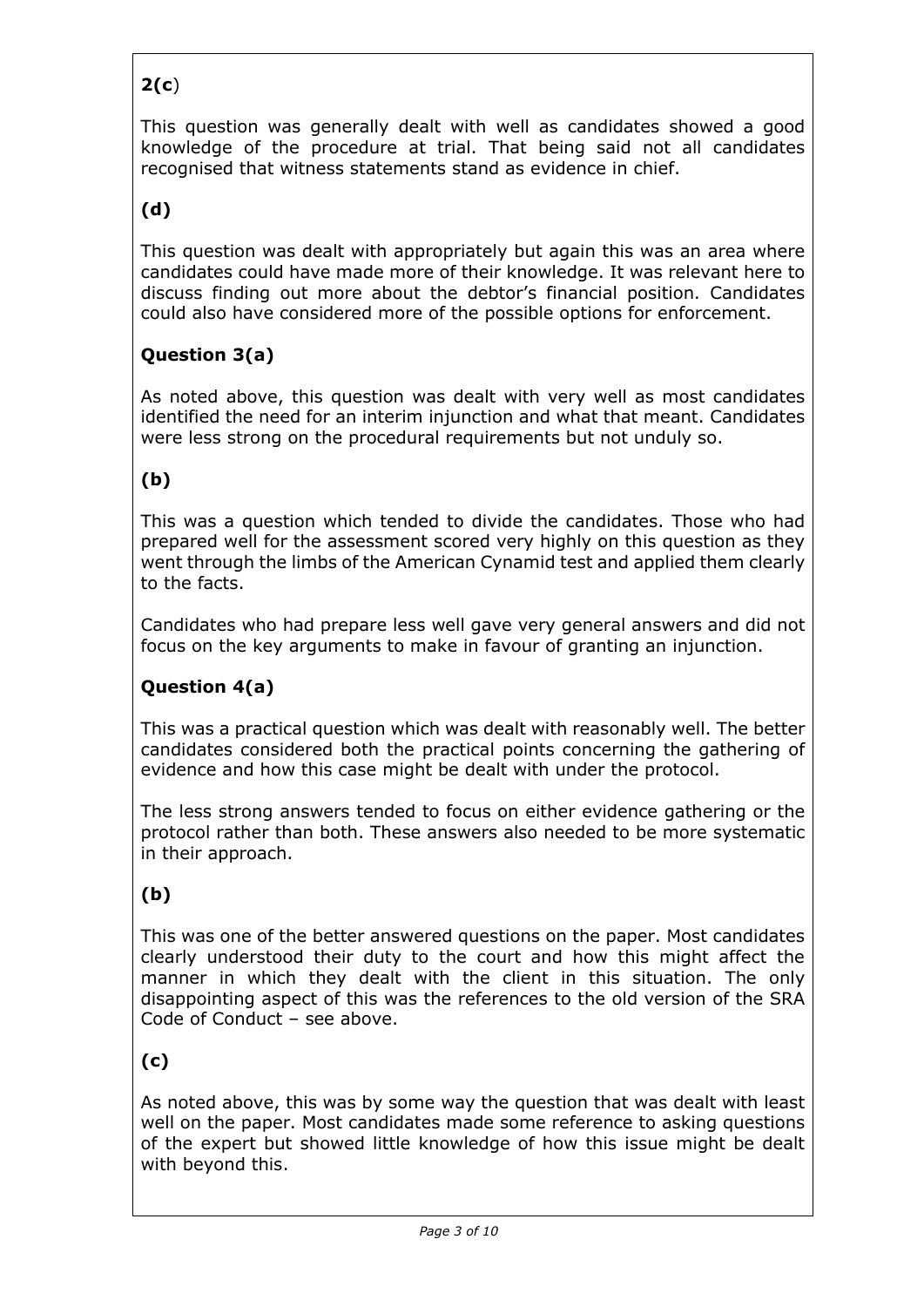# **4(d)**

Overall, this question was dealt with well. Most candidates did show a knowledge of Part 36 and the consequences of a claimant's offer. That being said, some answers didn't cover all the relevant consequences and some answers were not as clear on this as they could have been.

### **SUGGESTED POINTS FOR RESPONSES**

### **LEVEL 6 - UNIT 15 – CIVIL LITIGATION**

The purpose of this document is to provide candidates and learning centre tutors with guidance as to the key points candidates should have included in their answers to the January 2021 examinations. The Suggested Points for Responses do not for all questions set out all the points which candidates may have included in their responses to the questions. Candidates will have received credit, where applicable, for other points not addressed.

Candidates and learning centre tutors should review this document in conjunction with the question papers and the Chief Examiners' reports which provide feedback on candidate's performance in the examination.

| Question      | Suggested Points for Responses                                                                                                                                                                                                                                                                                                                                                                                                                                                                                                                                                                                                                                                                                                                                                                                                                                                                                                                                                                                | <b>Marks</b> |
|---------------|---------------------------------------------------------------------------------------------------------------------------------------------------------------------------------------------------------------------------------------------------------------------------------------------------------------------------------------------------------------------------------------------------------------------------------------------------------------------------------------------------------------------------------------------------------------------------------------------------------------------------------------------------------------------------------------------------------------------------------------------------------------------------------------------------------------------------------------------------------------------------------------------------------------------------------------------------------------------------------------------------------------|--------------|
| <b>Number</b> |                                                                                                                                                                                                                                                                                                                                                                                                                                                                                                                                                                                                                                                                                                                                                                                                                                                                                                                                                                                                               | (Max)        |
| Q1a           | Explanation of the following<br>Unless the client has legal expenses cover in place, or<br>after the event insurance in place, they are likely to be<br>privately paying.<br>As a privately paying client, the costs of the litigation will<br>have to be funded by the client during the course of the<br>case, with initial money on account, and regular<br>payments of monies throughout the case.<br>• Pursuant to SRA Principle 7, there is a duty to act in the<br>best interests of the client, which involves not only<br>analysis of the case itself, but also discussion of the<br>funding options and to advise what is in the client's best<br>interests<br>• Under paragraph 8.7 of the Code of Conduct a solicitor<br>should also ensure that their client given the best possible<br>information about how their matter is priced.<br>Interim billing only permitted if expressly provided for.<br>Reference could also be made to Conditional Fee<br>Agreements and Damages Based Agreements | 7            |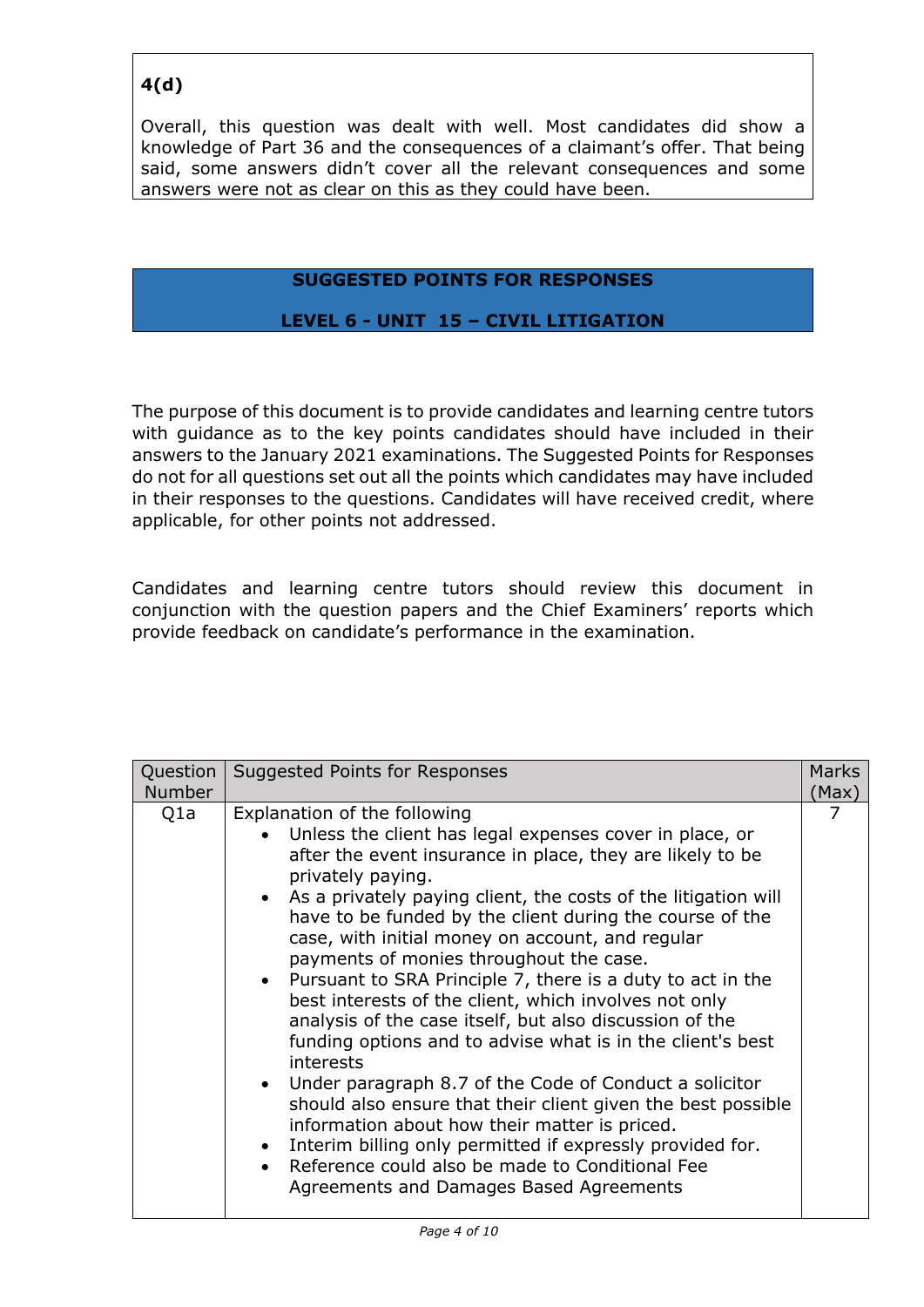| Q1b<br>5<br>Identification and explanation of the following<br>CPR 6.14 and CPR 7.5(1), first class post then it is<br>deemed served 2 business days after posting<br>Deemed date of service would be $-15$ <sup>th</sup> January 2021<br>$\bullet$<br>Claimant needs to serve particulars of claim<br>This must be done within 14 days of service of claim form<br>CPR $7.4(1)(b)$<br>This would be 29th January 2021<br>Q <sub>1</sub> c<br>13<br>The following should have been stated/incorporated<br>The heading needs incorporating - IN THE HIGH COURT<br>OF JUSTICE, QUEEN'S BENCH DIVISION (or alternatively<br>the Chancery Division as this case is Contract, Tort and<br>land)<br>Refer to the express term. This clause might be drafted as<br>follows - 'It was an express term of the Retainer that Mr<br>Jacobs (on behalf of the Defendant) would provide advice<br>to the Claimant relating to the purchase and development<br>of land and the Restrictive Covenant and would advise it<br>of any circumstances and risks of which the Defendant<br>was aware or considered to be reasonably foreseeable<br>that could affect the outcome of the matter'.<br>A copy of the retainer/contract should be attached to the<br>Particulars<br>Mention of the implied terms. This clause might be<br>drafted as follows - 'It was an implied term of the<br>Retainer that Mr Jacobs (on behalf of the Defendant)<br>would, at all material times, exercise the reasonable care<br>and skill to be expected of a reasonably competent<br>solicitor specialising in commercial property'.<br>The duty in tort. This clause might be drafted as follows<br>'Further, or alternatively, Mr Jacobs (on behalf of the<br>Defendant) owed the Claimant a like duty of care in tort.<br>Preparation of relevant allegations<br>Details of the particulars of loss (i.e. 9 million for<br>difference in value of the land and the cost of the<br>additional land)<br>Interest - pursuant to s.35 A Senior Courts Act 1981<br>Prayer<br>Statement of truth |  |  |
|--------------------------------------------------------------------------------------------------------------------------------------------------------------------------------------------------------------------------------------------------------------------------------------------------------------------------------------------------------------------------------------------------------------------------------------------------------------------------------------------------------------------------------------------------------------------------------------------------------------------------------------------------------------------------------------------------------------------------------------------------------------------------------------------------------------------------------------------------------------------------------------------------------------------------------------------------------------------------------------------------------------------------------------------------------------------------------------------------------------------------------------------------------------------------------------------------------------------------------------------------------------------------------------------------------------------------------------------------------------------------------------------------------------------------------------------------------------------------------------------------------------------------------------------------------------------------------------------------------------------------------------------------------------------------------------------------------------------------------------------------------------------------------------------------------------------------------------------------------------------------------------------------------------------------------------------------------------------------------------------------------------------------------------------------------------|--|--|
|                                                                                                                                                                                                                                                                                                                                                                                                                                                                                                                                                                                                                                                                                                                                                                                                                                                                                                                                                                                                                                                                                                                                                                                                                                                                                                                                                                                                                                                                                                                                                                                                                                                                                                                                                                                                                                                                                                                                                                                                                                                              |  |  |
| <b>Total: 25 marks</b>                                                                                                                                                                                                                                                                                                                                                                                                                                                                                                                                                                                                                                                                                                                                                                                                                                                                                                                                                                                                                                                                                                                                                                                                                                                                                                                                                                                                                                                                                                                                                                                                                                                                                                                                                                                                                                                                                                                                                                                                                                       |  |  |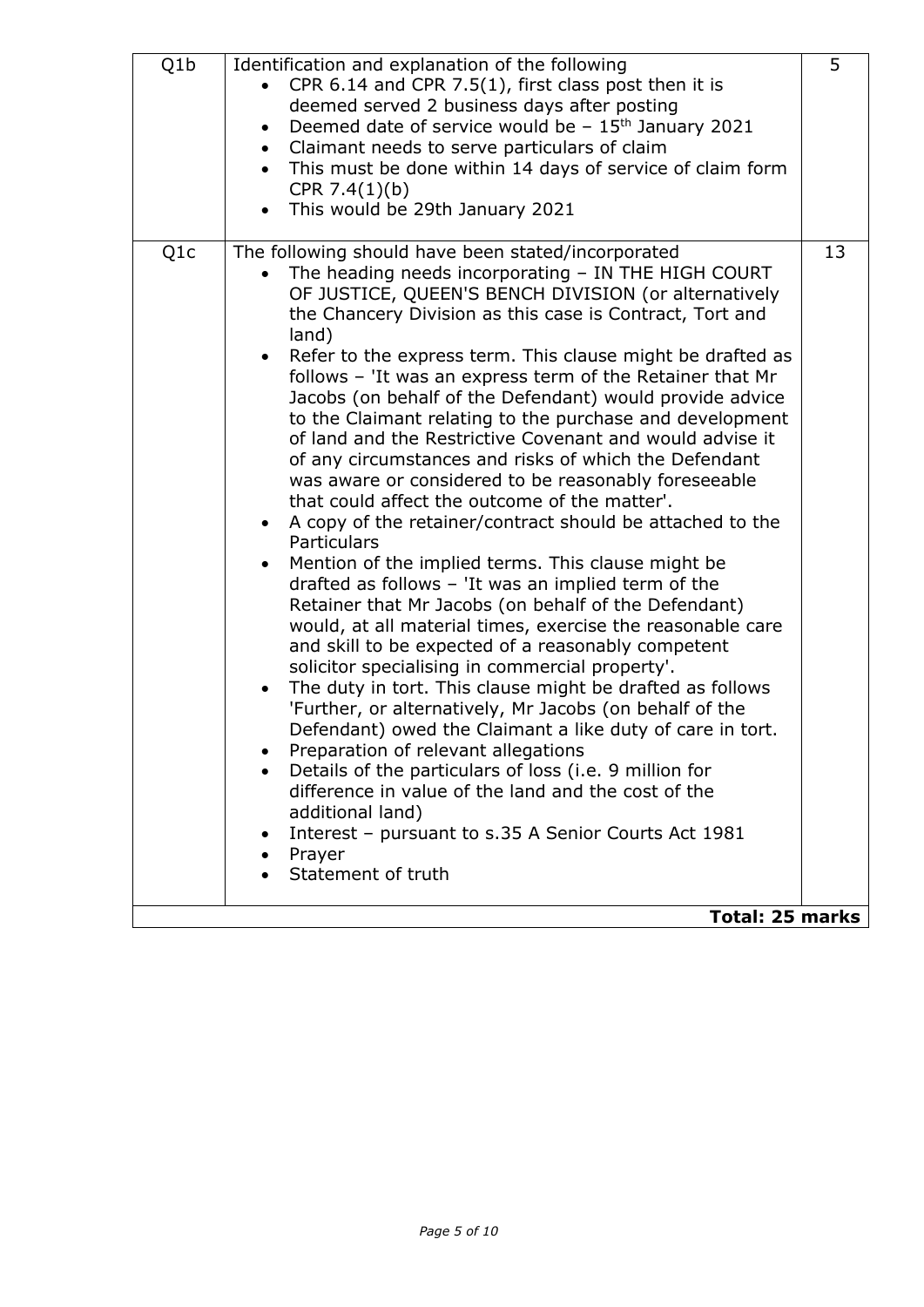| Question<br><b>Number</b> | Suggested Points for Responses                                                                                                                                                                                                                                                                                                                                                                                                                                                                                                                                                                                                                                                                                                                                                          | <b>Marks</b><br>(Max) |
|---------------------------|-----------------------------------------------------------------------------------------------------------------------------------------------------------------------------------------------------------------------------------------------------------------------------------------------------------------------------------------------------------------------------------------------------------------------------------------------------------------------------------------------------------------------------------------------------------------------------------------------------------------------------------------------------------------------------------------------------------------------------------------------------------------------------------------|-----------------------|
| Q <sub>2</sub> a          | Explanation of the following<br>7A PD 2.1 - for cases other than personal injury, you<br>cannot generally commence proceedings in the High Court<br>unless you expect to recover more than £100,000.<br>Here the claim is worth £35,000<br>It would therefore be a County Court matter<br>With respect to the track consideration should be given to<br>the factors in CPR 26.8 including the financial value of the<br>claim, the complexity of the facts or legal issues, the<br>nature of the remedy sought, the number of parties and<br>the importance of the claim to the public in general.<br>The above factors should be applied to the facts of the<br>case<br>CPR 29 deals with multi-track cases, claims over £25,000<br>and this case will be allocated to the multi-track | $\overline{7}$        |
| Q <sub>2</sub> b          | State the following<br>Write to the solicitors acting for the defendant and state<br>that the minutes of the meeting should be part of<br>standard disclosure.<br>Give the Defendant's solicitors a reasonable period to<br>respond to the request such as 7 days explaining that in<br>the absence of this you will apply to the court.<br>Failure to comply with written request, then issue an<br>application for specific disclosure and inspection pursuant<br>to CPR 31.12, supported by evidence<br>At the interim application seek an order for costs against<br>the Defendant.                                                                                                                                                                                                 | 6                     |
| Q <sub>2</sub> c          | Explanation of the following<br>This would have been a case in the fast-track had the<br>value been £24,000, and would be a one day trial<br>Settlement should be attempted if possible, prior to the<br>actual start of the trial<br>If no settlement then the witness statements would stand<br>as evidence in chief<br>The witnesses for both parties would therefore be cross<br>examined and then re-examined.<br>The Defendant, then the Claimant, would make closing<br>submissions<br>Judgment on the case and summary assessment of costs<br>by the judge                                                                                                                                                                                                                      | 5                     |
| Q <sub>2</sub> d          | Explanation of the following<br>Instruct an enquiry agent<br>Apply under CPR 71 for information about the judgement<br>debtor's assets<br>A company search could also be carried out<br>Other options that could be pursued include<br>A charging order<br>Serving a statutory demand on behalf of the Claimant<br>against the Defendant.<br>Issuing a winding up petition against the Defendant<br>company if it does not pay.                                                                                                                                                                                                                                                                                                                                                         | $\overline{7}$        |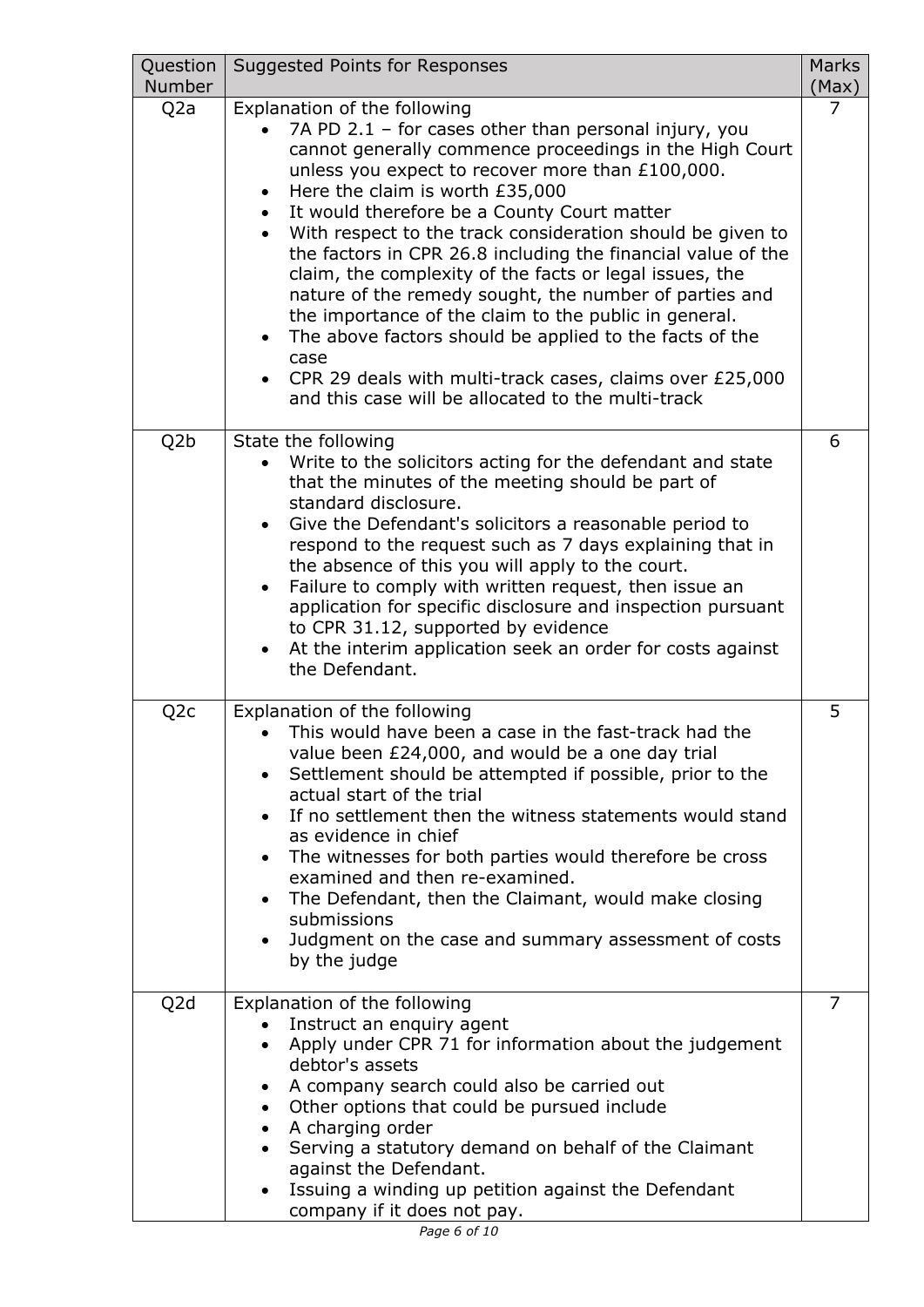| <b>Total: 25 marks</b>                                                                                |  |
|-------------------------------------------------------------------------------------------------------|--|
| goods                                                                                                 |  |
| and potentially value in bank accounts<br>• Consideration could also be given for taking control of   |  |
| • Third party debt order is an option in view of the assets                                           |  |
| • Costs could be high for the winding up petition issue fee<br>and deposit for the official receiver. |  |
|                                                                                                       |  |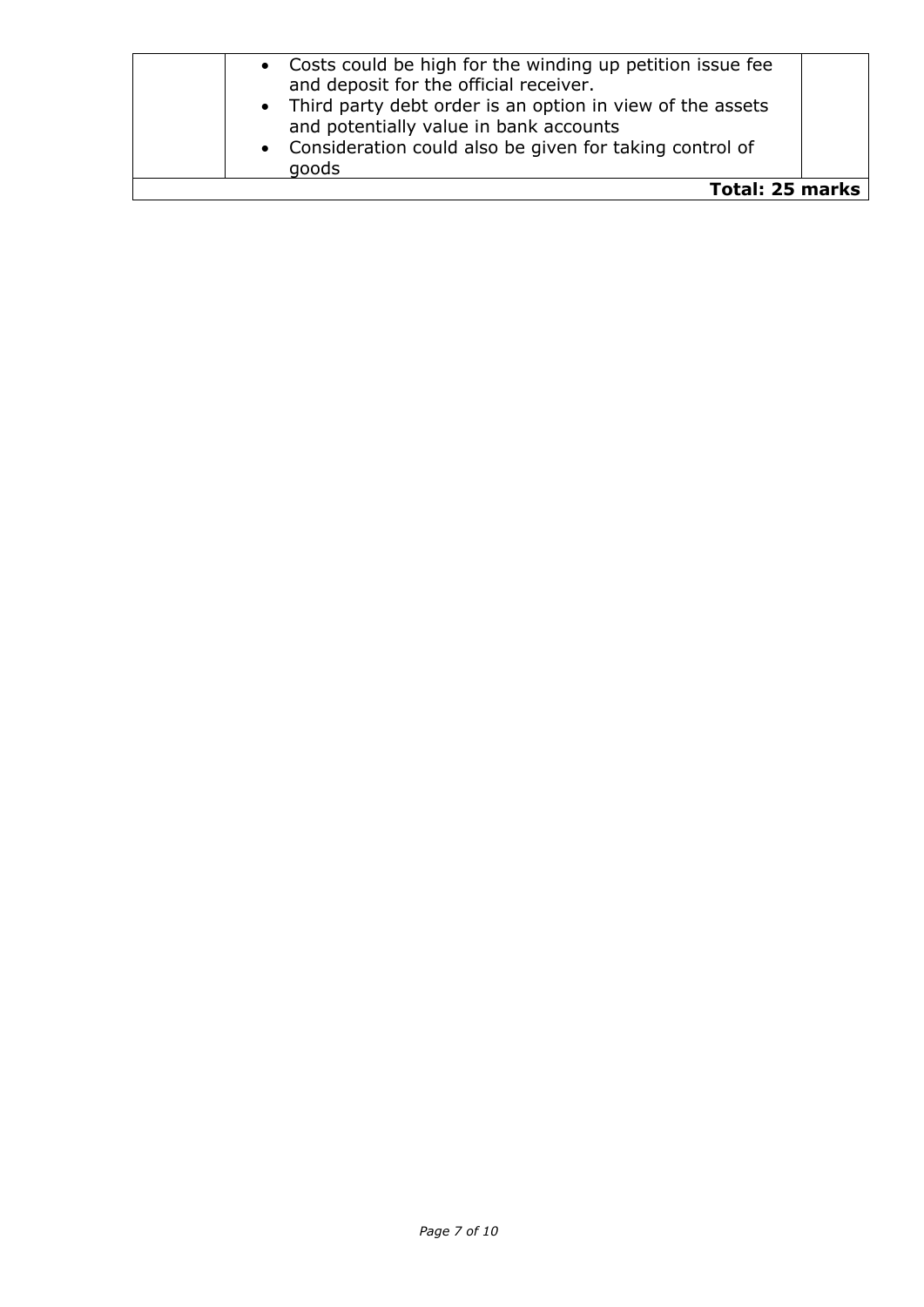| Q3a<br>State the following:<br>6<br>Our Love of Pets should make an application for an<br>interim injunction pursuant to CPR 25.1(1).<br>This will restrain Bedford Council and its workers from<br>$\bullet$<br>carrying on the building works in such a way as to<br>continue to cause a nuisance.<br>Draft and issue a claim form or<br>Give an undertaking to file the proceedings<br>N16/N244 application notice plus witness statement from<br>Michael, draft order and appropriate fee.<br>Q3b<br>The following submissions would be made in support of the<br>14<br>application<br>Reference to s.37 Senior Courts Act 1981/s.38 County<br>Courts Act 1984<br>• Guidelines from American Cyanamid Case (1975)<br>Serious question to be tried $-$ a claim for noise nuisance<br>which is having a serious effect on Michael and Petula's<br>business. It is not frivolous or vexatious.<br>Damages are not an adequate remedy - Michael and<br>Petula's loss is not purely financial as they are in danger<br>of losing the business, the reputation and the stock, if the<br>work continues in its current way.<br>Damages are an adequate remedy for Bedford Council as<br>their only loss would be financial, namely the cost of the<br>different equipment and the increased labour<br>Financial position to give any required undertaking -<br>$\bullet$<br>Michael and Petula have savings of £60,000 to give the<br>necessary undertaking in damages to ensure Bedford<br>Council is adequately compensated for loss suffered<br>during the currency of the interim injunction should it be<br>subsequently stated that it was wrongly granted.<br>Balance of convenience - this favours the granting of the<br>interim injunction. Michael and Petula accept that Bedford<br>Council will incur some additional cost in order to<br>complete the work differently if the injunction is granted,<br>but this is far outweighed by the harm Michael and Petula<br>will suffer if the injunction is not granted, as they are<br>likely to lose their stock and their business.<br>It is in the interests of justice and necessary to give effect<br>$\bullet$<br>to the Overriding Objective (CPR 1) that the injunction<br>sought should be granted.<br><b>Total: 20 marks</b> | Question<br><b>Number</b> | Suggested Points for Responses | <b>Marks</b><br>(Max) |
|----------------------------------------------------------------------------------------------------------------------------------------------------------------------------------------------------------------------------------------------------------------------------------------------------------------------------------------------------------------------------------------------------------------------------------------------------------------------------------------------------------------------------------------------------------------------------------------------------------------------------------------------------------------------------------------------------------------------------------------------------------------------------------------------------------------------------------------------------------------------------------------------------------------------------------------------------------------------------------------------------------------------------------------------------------------------------------------------------------------------------------------------------------------------------------------------------------------------------------------------------------------------------------------------------------------------------------------------------------------------------------------------------------------------------------------------------------------------------------------------------------------------------------------------------------------------------------------------------------------------------------------------------------------------------------------------------------------------------------------------------------------------------------------------------------------------------------------------------------------------------------------------------------------------------------------------------------------------------------------------------------------------------------------------------------------------------------------------------------------------------------------------------------------------------------------------------------------------------------------------------------------------------------------------|---------------------------|--------------------------------|-----------------------|
|                                                                                                                                                                                                                                                                                                                                                                                                                                                                                                                                                                                                                                                                                                                                                                                                                                                                                                                                                                                                                                                                                                                                                                                                                                                                                                                                                                                                                                                                                                                                                                                                                                                                                                                                                                                                                                                                                                                                                                                                                                                                                                                                                                                                                                                                                              |                           |                                |                       |
|                                                                                                                                                                                                                                                                                                                                                                                                                                                                                                                                                                                                                                                                                                                                                                                                                                                                                                                                                                                                                                                                                                                                                                                                                                                                                                                                                                                                                                                                                                                                                                                                                                                                                                                                                                                                                                                                                                                                                                                                                                                                                                                                                                                                                                                                                              |                           |                                |                       |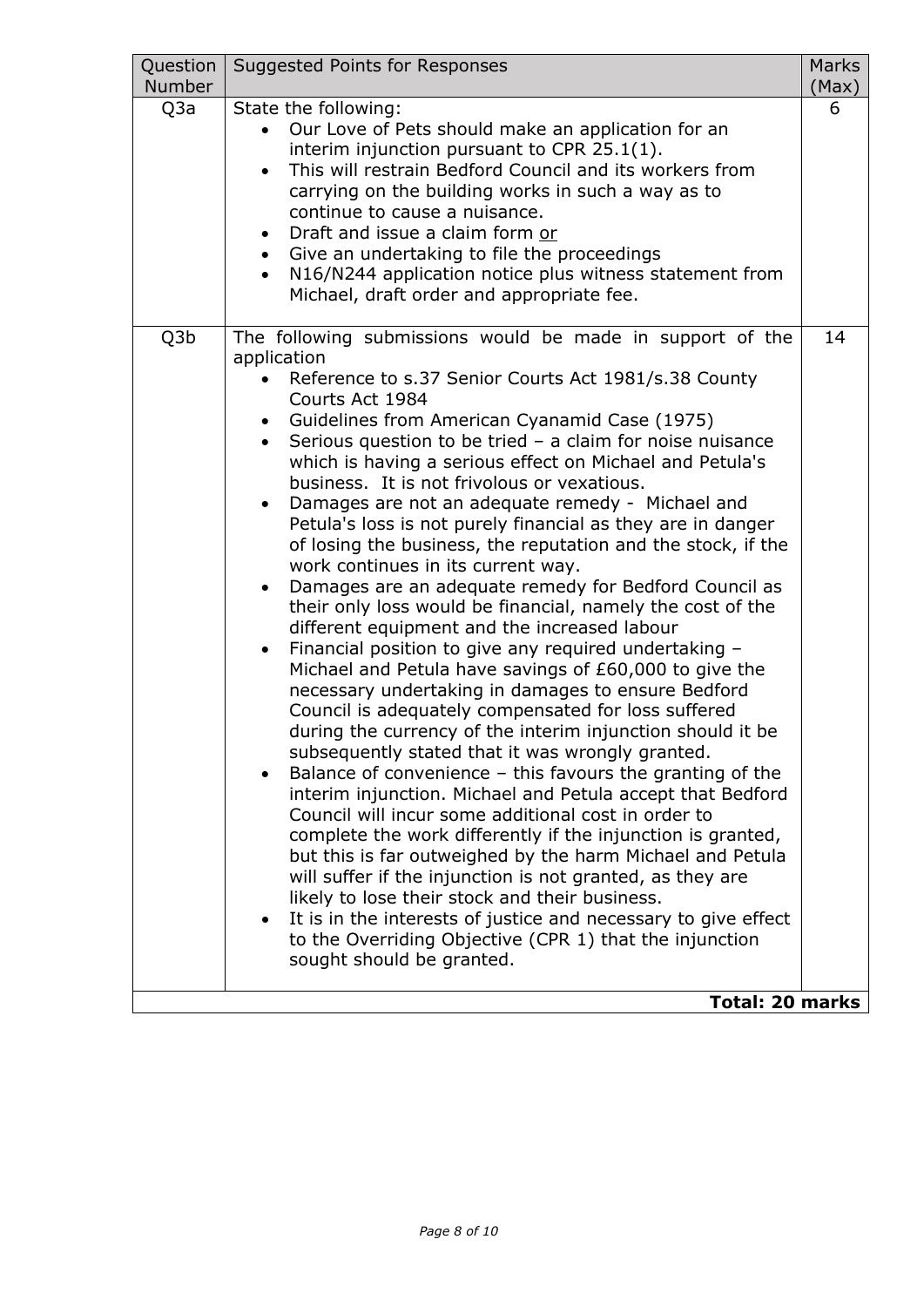| Question<br><b>Number</b> | Suggested Points for Responses                                                                                                                                                                                                                                                                                                                                                                                                                                                                                                                                                                                                                                                                                                                                                                                                                                                                                                                                                                                                                                                                                                                                                                                                                                                                                                                                                                                                   | <b>Marks</b><br>(Max) |
|---------------------------|----------------------------------------------------------------------------------------------------------------------------------------------------------------------------------------------------------------------------------------------------------------------------------------------------------------------------------------------------------------------------------------------------------------------------------------------------------------------------------------------------------------------------------------------------------------------------------------------------------------------------------------------------------------------------------------------------------------------------------------------------------------------------------------------------------------------------------------------------------------------------------------------------------------------------------------------------------------------------------------------------------------------------------------------------------------------------------------------------------------------------------------------------------------------------------------------------------------------------------------------------------------------------------------------------------------------------------------------------------------------------------------------------------------------------------|-----------------------|
| Q4a                       | Explanation of the following<br>Contact the Bedford police for a copy of the police<br>accident report.<br>Contact the witnesses (information from police accident<br>report) to take statements<br>Obtain a witness statement from the claimant<br>Obtain insurance details of other driver<br>$\bullet$<br>Check if there was any CCTV in operation or dashcam<br>$\bullet$<br>footage<br>Obtain Sana's medical records from the Bedford Hospital<br>Obtain Sana's medical records from the GP and the<br>physiotherapist<br>Obtain full details and documentary evidence from Sana<br>of her special damages, including evidence from her<br>employers of loss of earnings<br>For claims exceeding £25,000 the personal injury pre-<br>$\bullet$<br>action protocol applies.<br>The spirit, if not the letter of the protocol, should still be<br>followed for claims which could potentially be allocated to<br>multi-track<br>• Sana's solicitors will prepare and send a letter of claim to<br>Xavier Quinn, the opponent, and will attach a copy for<br>sending to his insurers as well.<br>It will specify a claim for damages for personal injuries<br>citing the date and time of the accident. The letter will<br>allege that the opponent was at fault and the accident<br>was caused by his negligence. The letter will also state<br>the injuries sustained by Sana and will also set out the<br>specified losses. | 13                    |
| Q4b                       | Explanation of the following<br>Solicitors Code of Professional Conduct – Principle 1<br>upholding the rule of law and Principle $2 -$ maintaining<br>trust and confidence in the profession<br>CCS Para 1.4 - you must not attempt to deceive or<br>knowingly or recklessly mislead the court, and you must<br>not be complicit in another person deceiving or misleading<br>the court.<br>You should refuse to continue acting for a client if you<br>become aware they have committed perjury or misled the<br>court or attempted to mislead the court in any material<br>matter unless the client agrees to disclose the truth to the<br>court.<br>Advise Sana of this duty, and what her actions constitute,<br>and advise that we will have to cease to act unless the<br>information is disclosed<br>Consider also 2.1, 2.4 and 2.5 in terms of not tampering<br>with evidence, only putting forward<br>statements/representations to the court which are<br>properly arguable and you do not place yourself in<br>contempt of court and comply with court obligations<br>placed upon you.                                                                                                                                                                                                                                                                                                                                | 5                     |